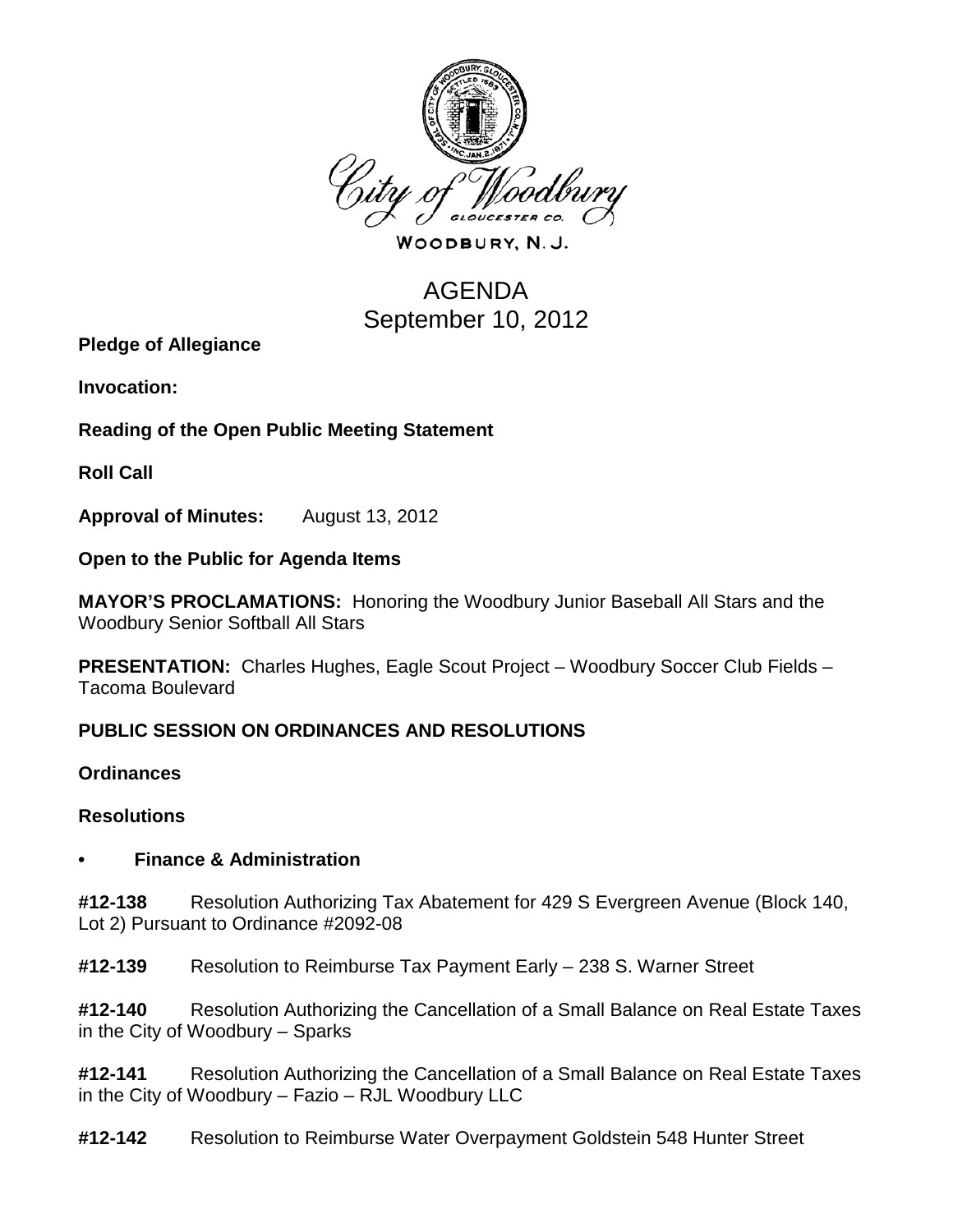**#12-143** Resolution to Reimburse Water/Sewer Overpayment Layton 55 W. Centre Street

**#12-144** Resolution Authorizing Payment Plan for Water Bill Balance Delrossi/Golden 1586 Glassboro Rd Acct #43550-33

**#12-146** Resolution to Authorize Tax Exemption and to Cancel Taxes for a Disabled Veteran (Robert H. Rutter)

**#12-148** Resolution to Cancel Outstanding Checks

**#12-149** Resolution Authorizing Executive Session (Pending or Anticipated Litigation and Attorney/Client Privilege)

**#12-150** Resolution Appointing a Plumbing SubCode Official for the City of Woodbury

## **Vouchers**

## **• Public Safety**

Applications for Membership to Friendship Fire Company – Eric Lane, 44 North Evergreen Avenue; Brandon P. Volk, 435 Hemlock Terrace & James C. Beck, 29 Delaware Street

## **• Public Works/Utilities**

**#12-147** Resolution Declaring an Emergency Situation and Ratifying Expenditures and Awarding of Work Re: South Girard Street and Myrtle Avenue Storm Sewer Replacement Pursuant to N.J.S.A. 40A:11-3

## **• Economic Development**

**#12-145** Resolution in Support of the County of Gloucester's Shop Local Initiative and Declaring Saturday, November 24, 2012 "Shop Local Saturday"

- **• Personnel**
- **• Property Maintenance**
- **• Community Development**
- **• Parks and Recreation/Environmental**

## **Old Business:**

Holy Angels Parish – Appeal of Planning/Zoning Board Denial of Certificate of Appropriateness – Continued to October 22, 2012

## **New Business:**

## **Reports:**

**• Report of Mayor**